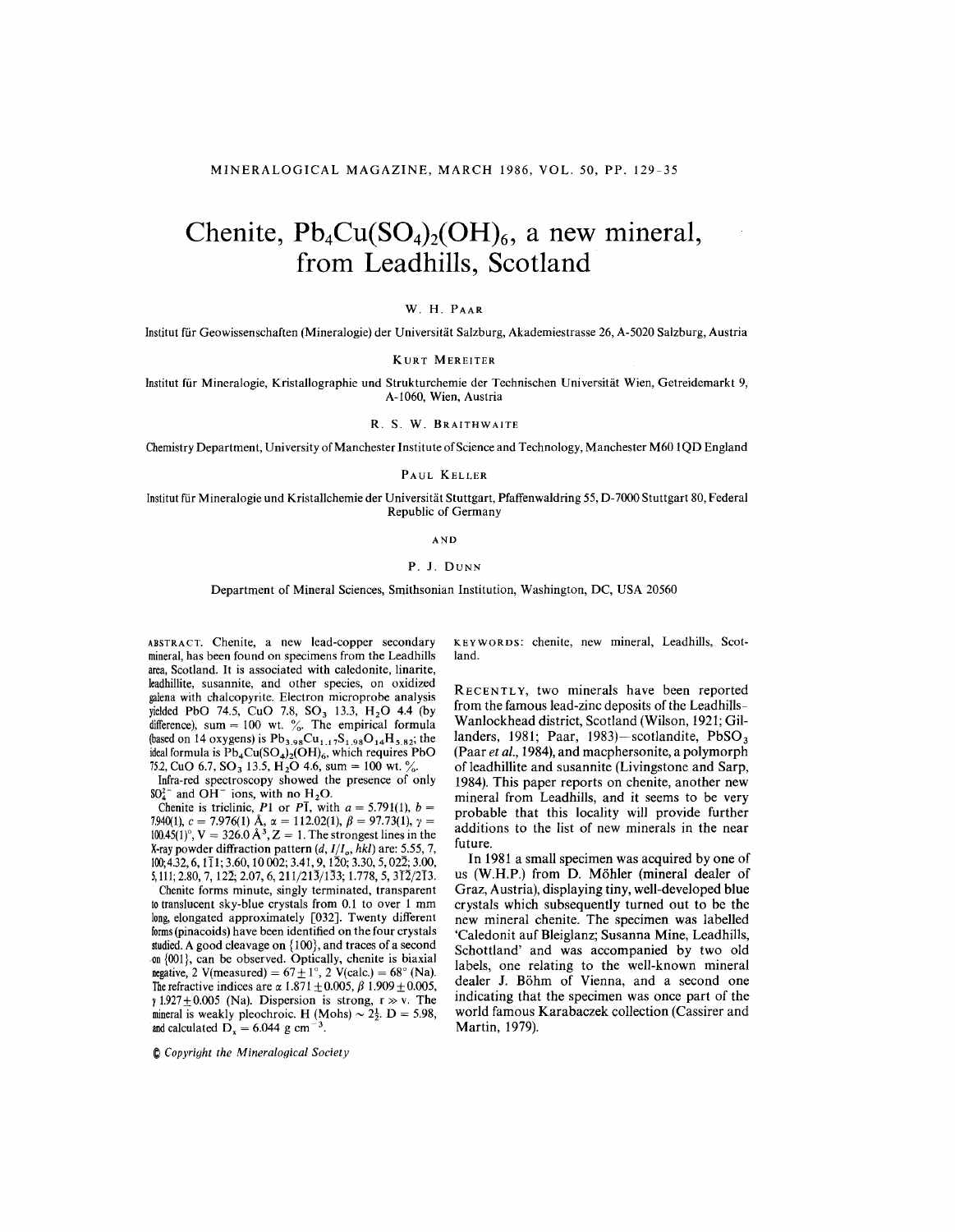This specimen measures approximately  $3 \times 3 \times$  $2\frac{1}{2}$  cm and consists predominantly of coarsegrained galena with minor inclusions of chalcopyrite. On one-the attractive-side, several Pb-Cu secondary minerals have formed as a result of the decomposition of the primary ores. These include caledonite, the major phase, occurring as greenish-blue to bluish-green millimetre-sized crystals rich in faces, and partly overgrown by linarite, which is present as poorly developed, intensively intergrown crystals less than 1 mm in size, and crystal aggregates. On the reverse side of the specimen very limited amounts of leadhillite are visible as irregular plates displaying a pearly lustre on the cleavage planes. Two unidentified phases occur with the chenite; their identification has not been possible yet because of the trace amounts available, but a brief mention might be warranted: a white mineral forms a single cluster of needle-like crystals about 0.2 mm long, perched on the chenite twin, and a pale blue mineral forms radiating aggregates of hair-like crystals overgrowing the altered galena. Under the scanning electron microscope the white mineral is seen to form elongated six-sided crystals capped with what appear to be hexagonal trapezohedrons. X-ray powder diffraction patterns of these phases did not match those of any published minerals.

The occurrence of chenite and the associated unidentified species is restricted to a small cavity, which is developed between weathered galena (with micro-crystals of anglesite) and densely intergrown crystals of caledonite forming the 'rooP of the cavity. Within this cavity grew twelve chenite crystals, each less than  $1 \times 0.5 \times 0.2$  mm (0.1 mm<sup>3</sup>) in size. A twinned crystal about 1.5 mm long is located at the deepest point of the cavity. The total amount of chenite preserved on the specimen is between 8-12 mg.

The mineral has been named in honour of Dr T. T. Chen, mineralogist at CANMET, for his valuable contributions to the field of mineralogy. Both the mineral and the name had been approved by the IMA Commission on New Minerals and New Mineral Names prior to publication.

Type material has been deposited in the collections of the Smithsonian Institution, Washington, DC 20560, USA, the Royal Ontario Museum, Toronto, Canada, the Institut für Mineralogie und Kristallchemie der Universitat Stuttgart, Pfaffenwaldring 55, D-7000 Stuttgart 80, Federal Republic of Germany, the Institut für Mineralogie, Kristallographie und Strukturchemie der Technischen Universitat Wien, Getreidemarkt 9, A-I060 Wien, Austria, and the private collection of one of the authors (W.H.P.).

Subsequent to this investigation, a second speci. men of chenite from Susanna mine, containing more and larger chenite crystals to over 1 mm in length, has been purchased by one of us (W.H.P.).In addition to chenite this specimen contains susan. nite, green elongated prismatic leadhillite crystals, caledonite, hydrocerussite, linarite, lanarkite and the above-mentioned white phase forming elon. gated six-sided crystals capped with hexagonal trapezohedrons, and is accompanied by two labels. One from Mr M. Wright, FRGS, Great Russell St., London, reads 'Suzannite, Suzannah mine, Leadhills'; the other is from the collection of Docteur Latteux.



FIG. 1a. Chenite crystals in parallel intergrowth, the largest approximately 1.2 mm long. The forms visible correspond to those shown in fig. 2a, except that  $\overline{253}$  is very poorly developed and not recognizable in the photograph. FIG. lb. Twinned chenite crystal about 1.5 mm long, the re-entrant angle being visible below the centre of the photograph.. Associates include caledonite (background) and the white unknown mineral (clusters in foreground). The chenite twin, cannot be removed without destroying it, nor can the specimen be used for mounting, to resolve the twin law of chenite..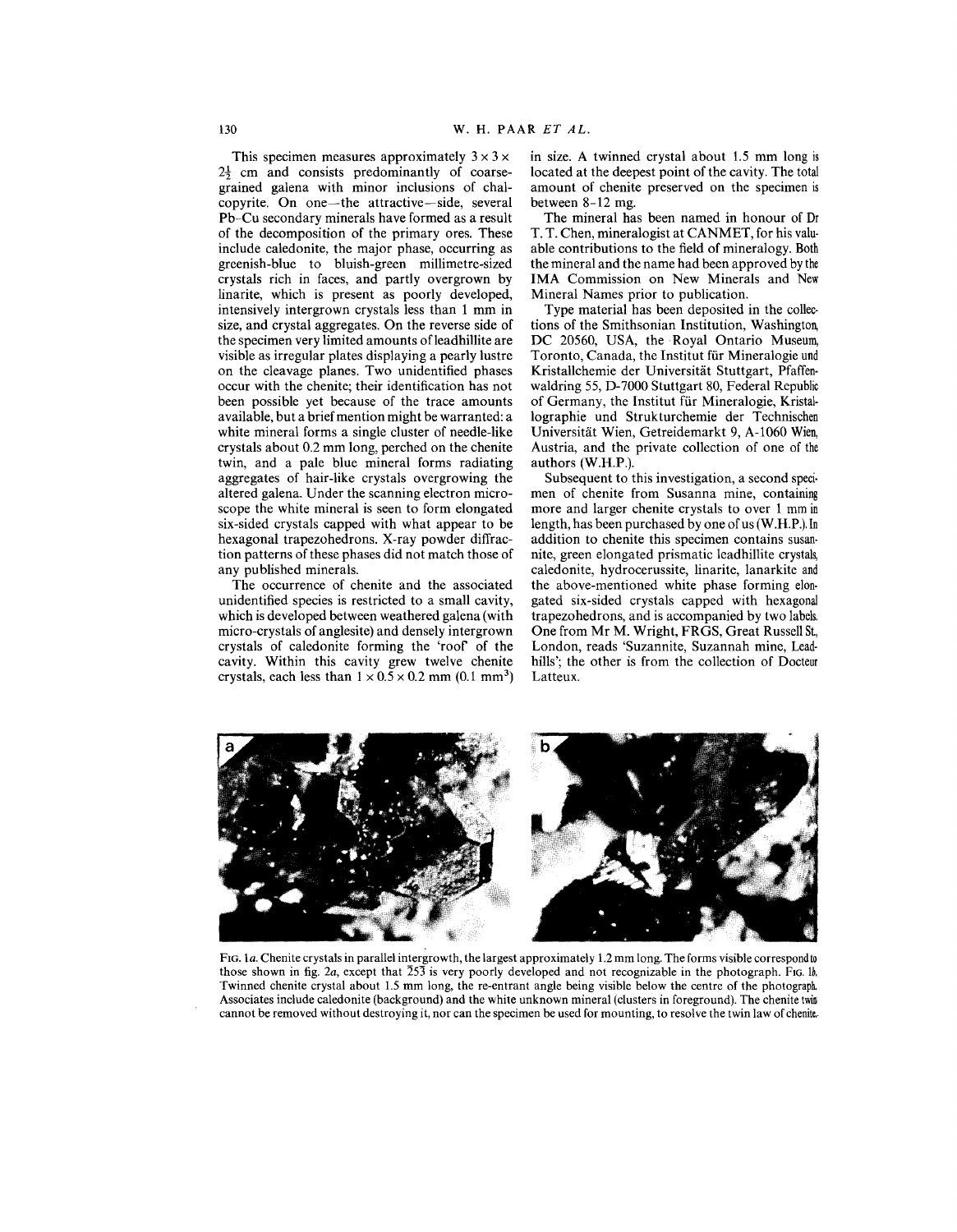Afurther specimen of chenite has been discovered among material recently collected by R.S.W.B. and 1.I.Wilson from an old slag dump at the site of the ruins of Glengaber smelting mill at Meadowfoot, Wanlockhead, at the southern end of the Leadhills-Wanlockhead orefield. This chenite, identified by infra-red spectroscopy, consisted of a cluster of tiny blue elongated prismatic crystals in a cavity in slag, associated with elyite, lanarkite and various other oxidation products. This association of chenite with lanarkite, which is only thermodynamically stable in environments low in carbonic acid (Abdul-Samad *et aI.,* 1982) suggests that the rarity of chenite,and presumably also of elyite, may be due tothe same limitation. In the presence of carbonate the far more common caledonite is likely to be formed in preference to chenite.

*Physical properties.* Chenite forms minute single (rarely twinned, fig.  $1b$ ) and singly terminated, transparent to translucent sky-blue crystals of prismatic habit and roughly brick-like shape. They are elongated approximately parallel to [032] (fig.*la).* The streak is pale blue, the lustre vitreous to resinous. The hardness (Mohs) is about  $2\frac{1}{2}$ . Fluorescence was not observed with either long or short wave ultraviolet, not surprisingly in view of the presence of copper. The crystals show a good cleavage on  $\{100\}$ , and traces of another on  $\{001\}$ . The density was determined, using a Berman microbalance, on one fragment (6.92 mg) used subsequently for infra-red and X-ray powder diffraction investigations. The density is  $5.98 \pm 0.02$ g cm<sup>-3</sup>, in excellent agreement with  $D_x = 6.044$ , calculated from the ideal formula.

*Crystallography.* Four chenite crystals have been studied in detail by optical goniometry after previous determination of the lattice orientation with an X-ray four-circle diffractometer. Fig. 2 is a representation of one of these richly faceted crystals, comparable to the crystal shown in fig. 1. It is typical in habit and development of forms, eighteen differentin number out of a total of twenty identifed ones. Chenite is triclinic pinacoidal,  $(I)$ ; crystal elements and angles are given in Table I. The prismatic habit of chenite results from the predominating forms  $\{1\overline{3}2\}$ ,  $\{\overline{2}21\}$ , and to a lesser degree, to  $\{100\}$ . The most prominent of these,  $\{1\overline{3}2\}$ , tends to give poor reflection images due to the presence of vicinal faces, which belong to the zone [111], and which give rise to characteristic **ttriations** parallel to the given direction. Two of these vicinal forms,  $\{2\overline{5}3\}$  and  $\{1\overline{5}4\}$ , were found to occur also as distinct narrow faces bordering {132}. The prism-like crystals are usually terminated by a oonsiderable number of forms which give good reflection images and tend to vary somewhat in size. Of these,  $\{110\}$ , which belongs to the abovementioned important zone [111], is usually the most prominent, followed by  $\{010\}$ ,  $\{001\}$ ,  $\{101\}$ ,  ${T11}$ , and  ${T2}$ . In addition to the forms listed in Table I a few very small ones were noted in the vicinity of  $\{2\overline{2}1\}$ ; however, they could not be indexed beyond doubt.

Table **I.** Crystallographic elements, angle table and optic<br>orientation for chenite \*

Triclinic pinacoidal, (1)

a:b:c = 0.7294 : 1 : 1.0045; α112.02, β97.73, **}**100.45<br>p<sub>o</sub>:q<sub>o</sub>:r<sub>o</sub> = 1.2984 : 1.0122 : 1; λ 65.81, μ 77.17, γ 75.3<br>p'o 1.4364, q'o 1.1198, x'<sub>o</sub> 0.1357, y'<sub>o</sub> 0.4534<br>Reciprocal Cartesian matrix:

0.1743 0  $0.0170$ 

|                           |         |   | 0.0454<br>10 | 0.1404<br>0 | 0.0568<br>0.1254) |        | $(in \x + 1)$ |  |
|---------------------------|---------|---|--------------|-------------|-------------------|--------|---------------|--|
|                           |         |   |              |             |                   |        |               |  |
| Forms                     |         |   | φ            | م           | A                 | в      | Ċ             |  |
| ٥                         | 0       | 1 | 16.67        | 25.33       | 77.17             | 65.81  |               |  |
| 0                         | 1       | o | 0.00         | 90.00       | 75.38             |        | 65.81         |  |
| 1                         | 0       | 0 | 75.38        | 90.00       |                   | 75.38  | 77.17         |  |
| 1                         | 1       | 0 | 43.16        | 90.00       | 32.23             | 43.16  | 67.49         |  |
| $-1$                      | 1       | 0 | $-61.41$     | 90.00       | 136.80            | 61.41  | 84.93         |  |
| $-1$                      | Z       | 0 | $-36.52$     | 90.00       | 111.90            | 36,52  | 75.15         |  |
| 0                         | 1       | 1 | 4.93         | 57.65       | 73.58             | 32.68  | 33.13         |  |
| O                         | -1      | 1 | 168.49       | 34.22       | 91.75             | 123.44 | 57.63         |  |
| 1                         | 0       | Z | 52.62        | 46.27       | 48.21             | 63.98  | 28.95         |  |
| 1                         | 0       | 1 | 61.87        | 59.97       | 32.67             | 65.90  | 44.50         |  |
| -1                        | ٥       | 1 | $-85.86$     | 51,51       | 137.83            | 86,76  | 60.66         |  |
| 1                         | 1       | 1 | 38.25        | 67.92       | 42.38             | 43.30  | 44.89         |  |
| 1                         | $-1$    | 1 | 101.27       | 57.27       | 40.82             | 99.46  | 58.49         |  |
| $-1$                      | 1       | 1 | $-46.01$     | 60.16       | 116.86            | 52.96  | 51.68         |  |
| $-1$                      | $-1$    | 2 | $-117.23$    | 32.17       | 121.30            | 104.10 | 52.61         |  |
| $-2 -2$                   |         | 1 | $-133.52$    | 74.66       | 147.59            | 131.62 | 96.83         |  |
|                           | $1 - 5$ | 4 | 150.55       | 44.50       | 79.66             | 127.62 | 64.10         |  |
|                           | $1 - 3$ | 2 | 141.52       | 53.17       | 71.11             | 128.80 | 69.74         |  |
|                           | $2 - 5$ | 3 | 137.79       | 57,69       | 66.96             | 128.76 | 72.77         |  |
| $-1 -3$                   |         | 1 | $-159.01$    | 74.06       | 124.05            | 153.86 | 99.32         |  |
| 大女<br>Optical prientation |         |   |              |             |                   |        |               |  |
| <b>0A1</b>                |         |   | 146          | 21          | 84                | 107    | 41            |  |
| 0A2                       |         |   | 89           | 78          | 18                | 89     | 72            |  |
| AB                        |         |   | 103          | 46          | 50                | 100    | 50            |  |
| ON                        |         |   | -5           | 72          | 81                | 19     | 49            |  |
| OB                        |         |   | $-111$       | 49          | 139               | 106    | 67            |  |

\* All figures calculated from X-ray unit cell dimension<br>data. For arrangement and presentation of data see<br>Palache et al. (1951)

\*\* Data for 589 nm; errors in orientation angles are<br>estimated to be  $\leq 3^\circ$ .

*Optics.* The indices of refraction were determined by the conventional immersion methods, using both Cargille oils as well as phosphorus-diiodomethane liquids. While the Cargille oils slowly but distinctly attacked the chenite fragments, altering the indices uncontrollably, a more satisfactory investigation was carried out using the less agressive phosphorus solutions.

A crystal ground to a sphere and orientated on a four-circle X-ray diffractometer was used to determine 2V and the optical orientation by spindle stage techniques (Bloss, 1981) and the computer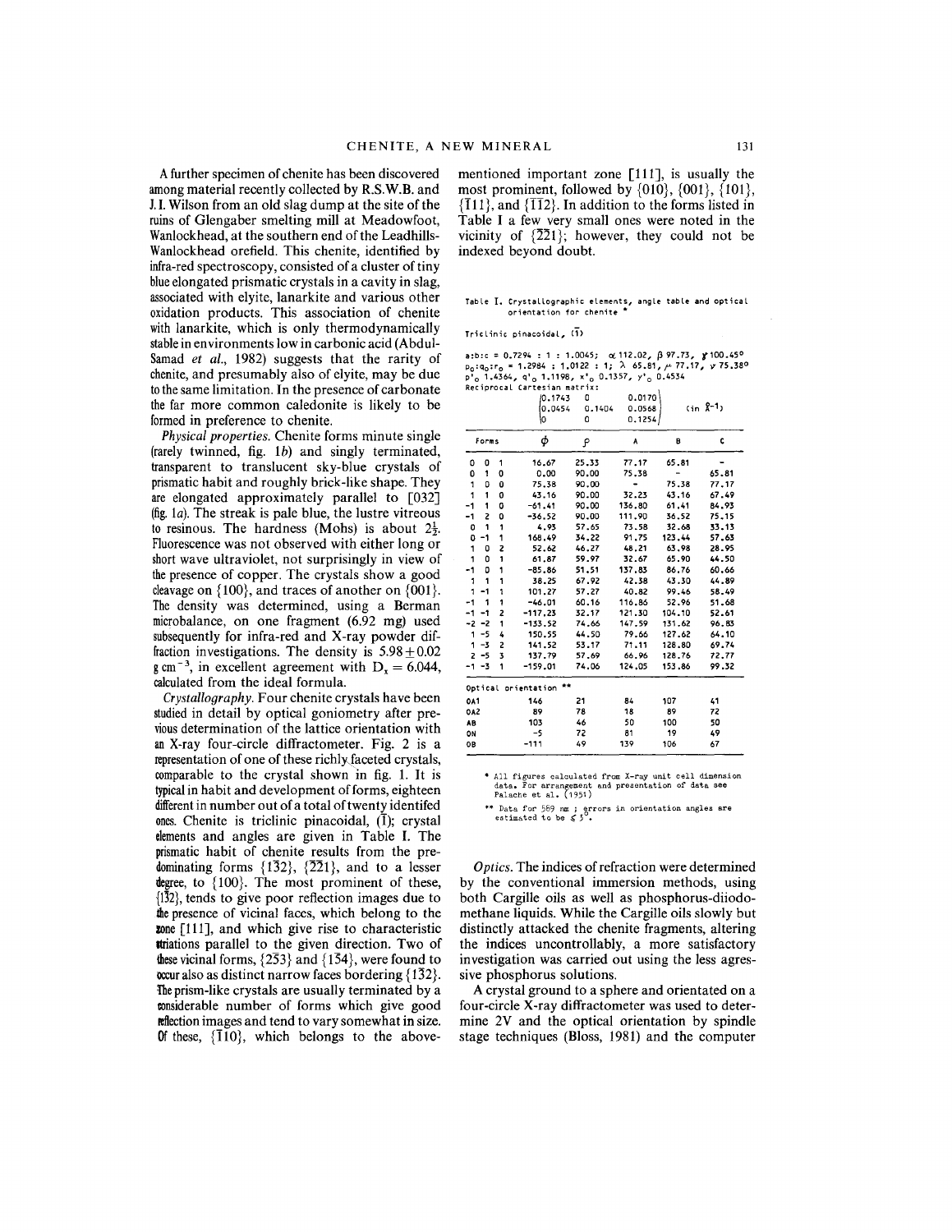

FIG. 2 *(a-e).* Front, side, back, and top view of a crystal of chenite *(a-d).* The stereographic projection *(e)* corresponds in orientation to  $(d)$ ; open circles represent faces not developed on this crystal;  $AB$  = acute bisectrix,  $OB$  = obtuse bisectrix,  $ON =$  optic normal,  $OA =$  optic axis.

program EXCALIBR (Bloss *et al.,* 1980). The results are included in Table I and fig. 2.<br>Chenite is optically biaxial

is optically biaxial negative,<br>d) =  $67+1^{\circ}$ , 2V(calculated) =  $68^{\circ}$ 2V(measured) =  $67 \pm 1^\circ$ , (Na). The refractive indices are  $\alpha$  1.871  $\pm$  0.005,  $\beta$  1.909  $\pm$  0.005,  $\gamma$  1.927  $\pm$  0.005 (Na). Dispersion is very strong  $r \gg v$ . The mineral is weakly pleochroic.

Applying the equation of Gladstone and Dale, and using the constants of Mandarino (1976) a mean refractive index  $\bar{n} = 1.912$  can be calculated for the theoretical chemical composition and  $D_x$ .

The measured mean refractive index is 1.900, so the compatibility is excellent.

X *-ray crystallography.* A small crystal of chenite, showing some faces, was examined by Weissenberg photographs, and with an automatic four-circle X-ray diffractometer (Syntex P  $2<sub>1</sub>$ ). The cell parameters were refined from 25 strong reflections measured on the automatic four-circle diffracto. meter with  $Mo-K\alpha$  radiation and a graphite monochromator. The results are:  $a = 5.791(1), b = 0.00(1)$ 7.940(1),  $c = 7.976(1)$  Å,  $\alpha = 112.02(1)$ ,  $\beta = 97.73(1)$ ,

132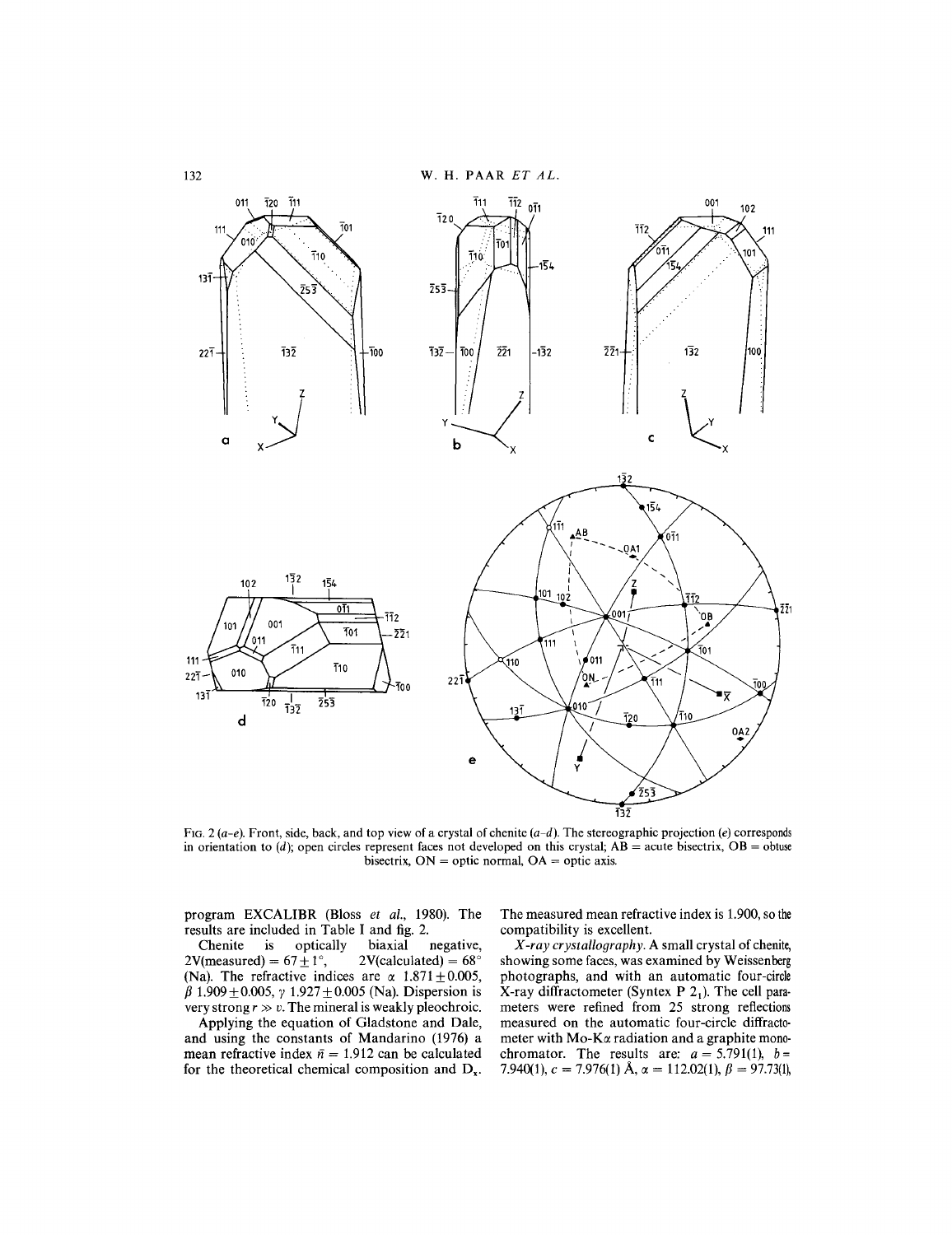$\gamma = 100.45(1)^\circ$ ,  $V = 326.0$   $\AA^3$ ,  $Z = 1$ . These cell parameters were used to index the X-ray powder pattern. The powder diffraction pattern data (Table II)were obtained using a 57.3 mm Debye-Scherrer camera and Fe-K $\alpha$  radiation, filtered with Mn, without standards. The intensities were estimated visually.

Table II. Indexed pouder diffraction pattern of chenita, Pb<sub>4</sub>Cu{SO<sub>4</sub>)<sub>2</sub>(Uri<sub>)6</sub>, FeK – radiation, Mn filter, came<br>diameter 57.3 mm. Intensity I/I<sub>n</sub> is estimated.

| $d_{obs}$ ( $\AA$ ) | $\rm {I/I}_0$           | $e_{\text{calc.}}(\text{\AA})$ | hk 1              |
|---------------------|-------------------------|--------------------------------|-------------------|
| 5.55                | 7                       | 5.553                          | 100               |
| 5.05                | 2                       | 5.039                          | 170               |
| 4,32                | 6                       | 4.313                          | 111               |
| 4, 21               | 2                       | 4,185                          | 111               |
| 3,97                | 3                       | 3,992                          | 161               |
| 3,60                | 10                      | 3.605                          | GC2               |
| 3.41                | 9                       | 3.415                          | $1\overline{2}0$  |
| 3.30                | 5                       | 3,298                          | 022               |
| 3.00                | 5                       | 2,999                          | 111               |
| 2.87                | 4                       | 2.874                          | $1\overline{2}2$  |
| 2,80                | 7                       | 2,798                          | $12\overline{2}$  |
| 2.71                | 4                       | 2.704, 2.702                   | 120, 277          |
| 2,63                | 2                       | 2.626                          | $01\overline{3}$  |
| 2.60                | $\overline{\mathbf{c}}$ | 2.593                          | 037               |
| 2.53                | 3                       | 2.532. 2.530                   | 211,023           |
| 2,48                | 1                       | 2.482                          | $2c\overline{2}$  |
| 2,41                | 1                       | 2.414, 2.409                   | 130.103           |
| 2,39                | 1                       | 2.391, 2.391                   | 210.132           |
| 2,32                | 1                       | 2,315                          | $2\bar{2}\bar{1}$ |
| 2,26                | $\overline{\mathbf{c}}$ | 2.259. 2.256                   | 112, 123          |
| 2.21                | 4                       | 2.212                          | 122               |
| 2.14                | 1                       | 2,134                          | 022               |
| 2.12                | 1                       | 2.112                          | 231               |
| 2.07                | 6                       | 2.075, 2.055, 2.066            | 211, 213, 133     |
| 2.04                | 1                       | 2.C3B                          | 013               |
| 1,949               | 4                       | 1.949, 1.947                   | 141, 014          |
| 1,914               | 3                       | 1,915, 1,913                   | 124, 370          |
| 1,836               | 4                       | 1,83E, 1,835                   | 104. 140          |
| 1,803               | $\mathbf{1}$            | 1,802                          | 004               |
| 1,778               | s                       | 1.760, 1.780                   | 372. 273          |
| 1.750               | 3                       | 1,731, 1,780                   | 131, 233          |
| 1.704               | 3                       | 1,704                          | 301               |
| 1,678               | 1                       | 1,650                          | 330               |
| 1,658               | 2                       | 1.655                          | $3c\bar{3}$       |
| 1,582               | 3                       | 1,564, 1,583, 1,581            | C41, 140, C25     |
| 1,548               | 2                       | 1.546                          | 311               |

*Chemical composition.* Chenite was chemically analysed using an ARL-SEMQ electron microprobe utilizing an operating voltage of 15 kV and a sample current of  $0.025 \mu A$ , measured on brass. The standards used were cuprite (Cu), celestine (8), and PbO (Pb). A wavelength-dispersive microprobe scanindicated the absence of elements with atomic number greater than 9, other than those reported herein. The data were corrected using a modified version of the MAGIC-4 program. The resultant analysis yields PbO 74.5, CuO 7.8, SO<sub>3</sub> 13.3, H<sub>2</sub>O (by difference) 4.4 wt.  $\frac{9}{6}$ . The chemical formula for chenite, taking into consideration the results of infra-red spectroscopy (see the following section) with only  $SO_4^{2-}$  and  $OH^-$  anions present, and no H20, and calculated on the basis of 14 oxygen atoms is  $Pb_{3.98}Cu_{1.17}S_{1.98}O_{14}H_{5.82}$ ; the ideal formula is  $Pb_4Cu(SO_4)_2(OH)_6$ , which requires PbO 75.2, CuO 6.7, SO<sub>3</sub> 13.5, H<sub>2</sub>O 4.6, sum 100 wt.  $\frac{9}{6}$ .

*Infra-red spectroscopy.* Although chenite superficially resembles caledonite to some extent in appearance, it is readily distinguished from it by not effervescing in dilute hydrochloric acid, and also by infra-red spectroscopy, the spectrum of caledonite showing strong carbonate absorptions absent, of course, in that of chenite.

The infra-red spectra of the chenites from Leadhills and from the Wanlockhead slags, and of the other minerals used for comparison, were measured in 'NujoI' mulls between KBr plates, over the range  $400-4000$  cm<sup>-1</sup>, using a Perkin-Elmer PE 397 precision grating spectrophotometer. In addition, the spectrum of caledonite was measured in hexachlorobutadiene mull over the regions of Nujol absorption (fig. 3).The spectrum of chenite was also measured by Dr A. Beran (University of Vienna) in a pressed KBr disc. This last spectrum is unfortunately complicated by absorptions due to contamination by organic glue and from considerable moisture, but shows improved resolution of the sulphate absorption bands over the mull spectra.

The infra-red spectrum of chenite is that of a hydroxide-sulphate, with traces only of water, and no evidence of other oxy-anions being present.

In the region of O-H stretching vibrations the spectrum of chenite shows three distinctive and fairly sharp absorptions at 3530, 3460, and  $3300 \text{ cm}^{-1}$ , superimposed on a weak, very broad absorption from about 3700 to 3000 cm<sup>-1</sup>, centred near  $3400 \text{ cm}^{-1}$ . The three sharp absorptions are assigned to O-H stretching vibrations of hydroxide ions in three different structural environments, and the weak broad band to a hydrogen bonded O-H stretch, possibly of moisture. A very weak and broad band near  $1700 \text{ cm}^{-1}$  is likely to be due to traces of moisture rather than structural  $H<sub>2</sub>O$ .

The tetrahedral sulphate anion has four normal vibrational modes. The  $v_1$  symmetrical stretch near  $1000 \text{ cm}^{-1}$  is forbidden in the infra-red spectrum, as is the  $v_2$  symmetrical bending mode near  $450$ -500 cm<sup> $-1$ </sup>, which is doubly degenerate. The  $v_3$ asymmetrical stretching (near  $1100 \text{ cm}^{-1}$ ) and  $v_4$ asymmetrical bending (near  $600 \text{ cm}^{-1}$ ) modes are triply degenerate. Distortion of the anion from  $T_d$ symmetry may cause the  $v_1$  and  $v_2$  bands to appear, as weak absorptions, and the  $v_2$ ,  $v_3$  and  $v_4$  modes to lose degeneracy, the resulting band multiplicity being dependent on the symmetry of the distortion.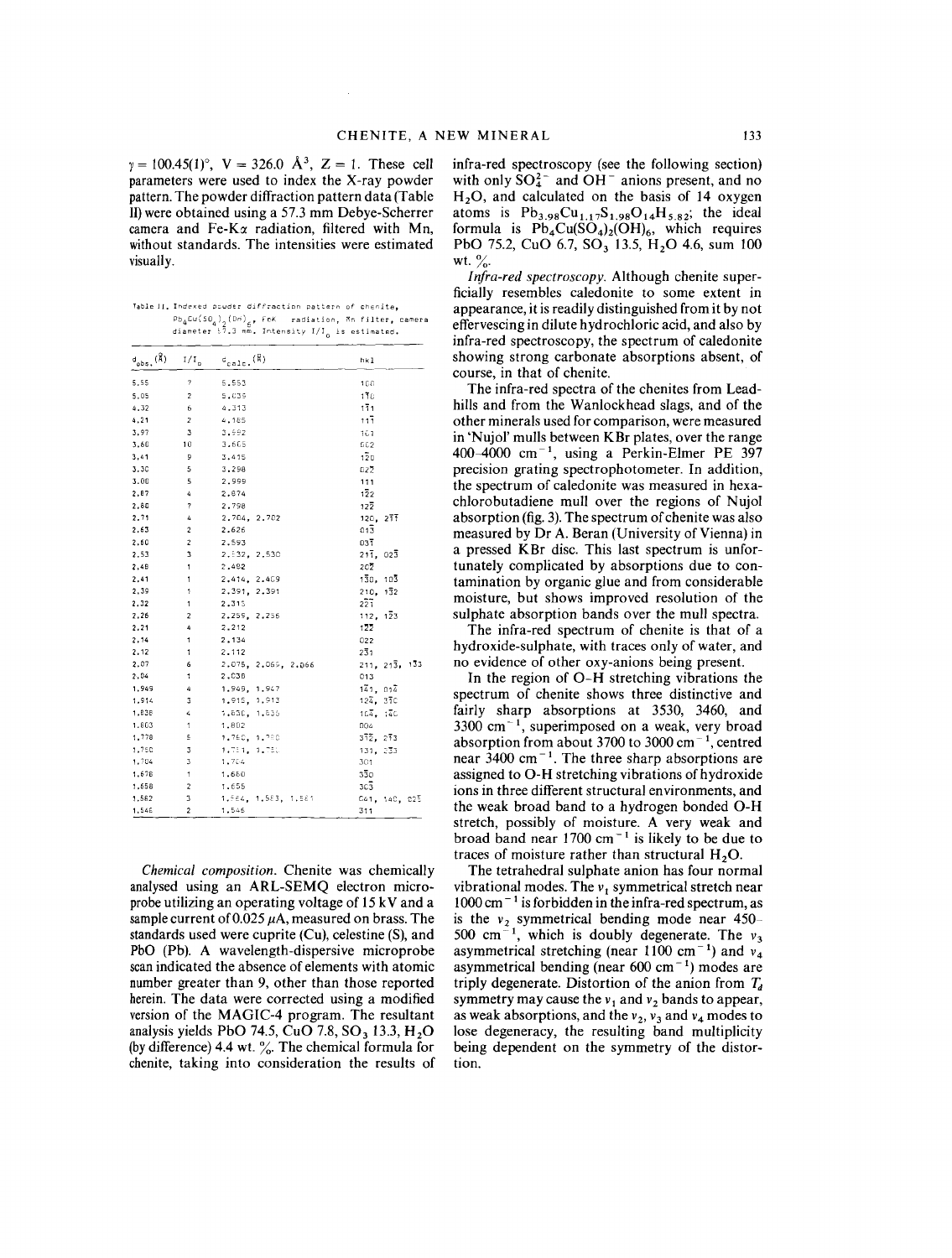

FIG. 3. Infra-red spectra of *(a)* chenite from Leadhills, *(b)* wroewolfeite from Nantycagal mine, Dyfed, Wales, *(c)* elyite from Wanlockhead slags (weak spectrum, from very small sample), *(d)* linarite from Leadhills, *(e)* caledonite from Leadhills (in both Nujol and hexachlorobutadiene mulls).

The spectrum of chenite shows a weak absorption near 935 cm<sup>-1</sup> assigned to the forbidden  $v_1$ mode of the sulphate ion, and a weak band at 485  $cm^{-1}$  (clearly visible on the pressed disc spectrum) assigned to the forbidden  $v_2$  mode. A strong, broad band with maxima at 1070 and 1115 cm<sup>-1</sup> is the  $v_3$ band of sulphate, and two fairly sharp absorptions at 620 and 590 cm<sup> $-1$ </sup> are assigned to the  $v_4$  band. If these assignments are correct, and none of them are due to metal-OH bands, this band multiplicity is consistent with a  $C_{3v}$  symmetry for the distorted sulphate anion.

Additional very weak absorptions at 430 and 860  $(= 2 \times 430)$  cm<sup>-1</sup> are probably due to overtones.

Minerals closely related chemically to chenite include linarite PbCuSO<sub>4</sub>(OH)<sub>2</sub>, elyite Pb<sub>4</sub>CuSO<sub>4</sub>  $(OH)_{8}$  and caledonite  $Pb_{5}Cu_{2}CO_{3}(SO_{4})_{3}(OH)_{6}$ . The infra-red spectra of the sulphate ions in these minerals are rather similar, but the O-H spectra are rather different, and that of caledonite has extra absorptions due to the carbonate ion, particularly strongly near  $1400 \text{ cm}^{-1}$  (fig. 3). Of the lead-free basic copper sulphate minerals, the infra-red spectrum of chenite more closely resembles that of wroewolfeite in the regions of sulphate absorption than those of langite, posnjakite, ktenasite, devilline, serpierite, spangolite, and 'woodwardite' (Braithwaite, 1982).

*Acknowledgements.* The authors are most grateful to the following persons, who have helped in various ways: to Doz. Dr A. Beran (University of Vienna) for his preliminary investigations, to Dr J. Mandarino (Royal Ontario Museum, Toronto) and Dr G. Ryback for helpful comments, to Prof. Dr E. Kirchner for X-raying the unknown associates of chenite, to Mr 1. I. Wilson for help with field work and investigation of the Wanlockhead slags, and to Mag. J. Burgstaller (University of Salzburg) for providing the photographs for fig. 1.

134